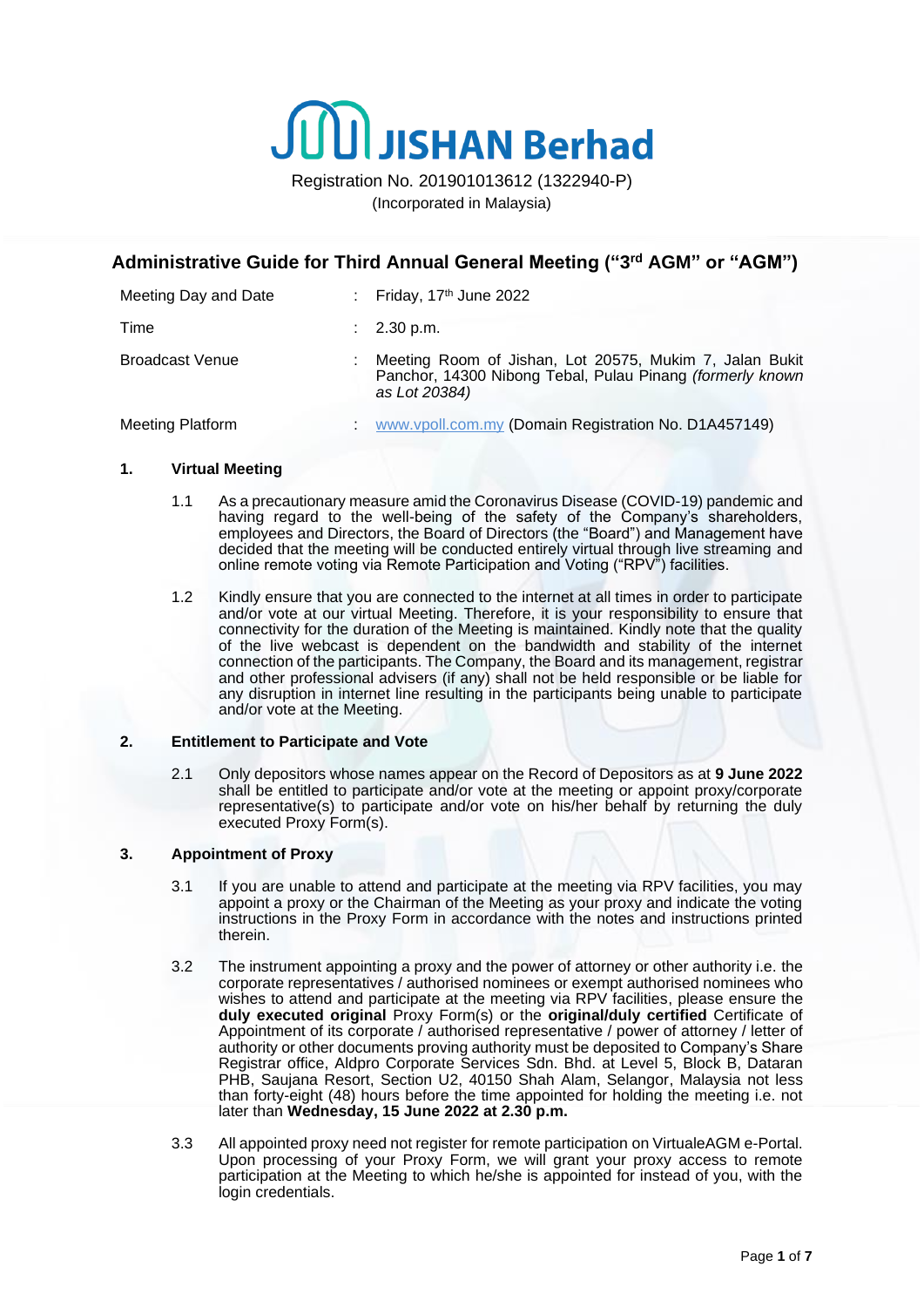## **4. Submission of Questions**

4.1 Members and proxies may submit their questions via the real time submission of typed texts through a text box within VirtualeAGM e-Portal at [www.vpoll.com.my](http://www.vpoll.com.my/) during the live streaming of the AGM. The questions and/or remarks submitted by the shareholders and/or proxies will be broadcasted and responded by the Chairman/Board/ relevant adviser during the meeting.

## **5. Voting Procedure**

- 5.1 The voting at the 3<sup>rd</sup> AGM will be conducted by poll.
- 5.2 For the purpose of the Meeting, e-Voting can be carried out using personal smart mobile phones, tablets, personal computers or laptops.
- 5.3 The polling will commence from the scheduled starting time of the Meeting and close ten (10) minutes after the Chairman announces the final ten (10) minutes for voting towards the end of the Meeting after the question-and-answer session.
- 5.4 Upon the completion of the voting session for the  $3<sup>rd</sup>$  AGM, the Share Registrar will verify the poll results followed by the Chairman will announce and declare whether the resolutions put to vote were duly passed.

# **6. Remote Participation and Voting ("RPV")**

- 6.1 Please note that all shareholders including (i) individual shareholders; (ii) corporate shareholders; (iii) authorised nominees; and (iv) exempt authorised nominees, and proxies shall use the RPV facilities to participate and/or vote remotely at the meeting [(ii) to (iv) through their authorised representatives].
- 6.2 If you wish to participate in the Meeting, you will be able to view a live webcast of the Meeting, pose questions and/ or submit your votes in real time whilst the Meeting is in progress.
- 6.3 Kindly follow the steps as set out in **Appendix I** to register for RPV.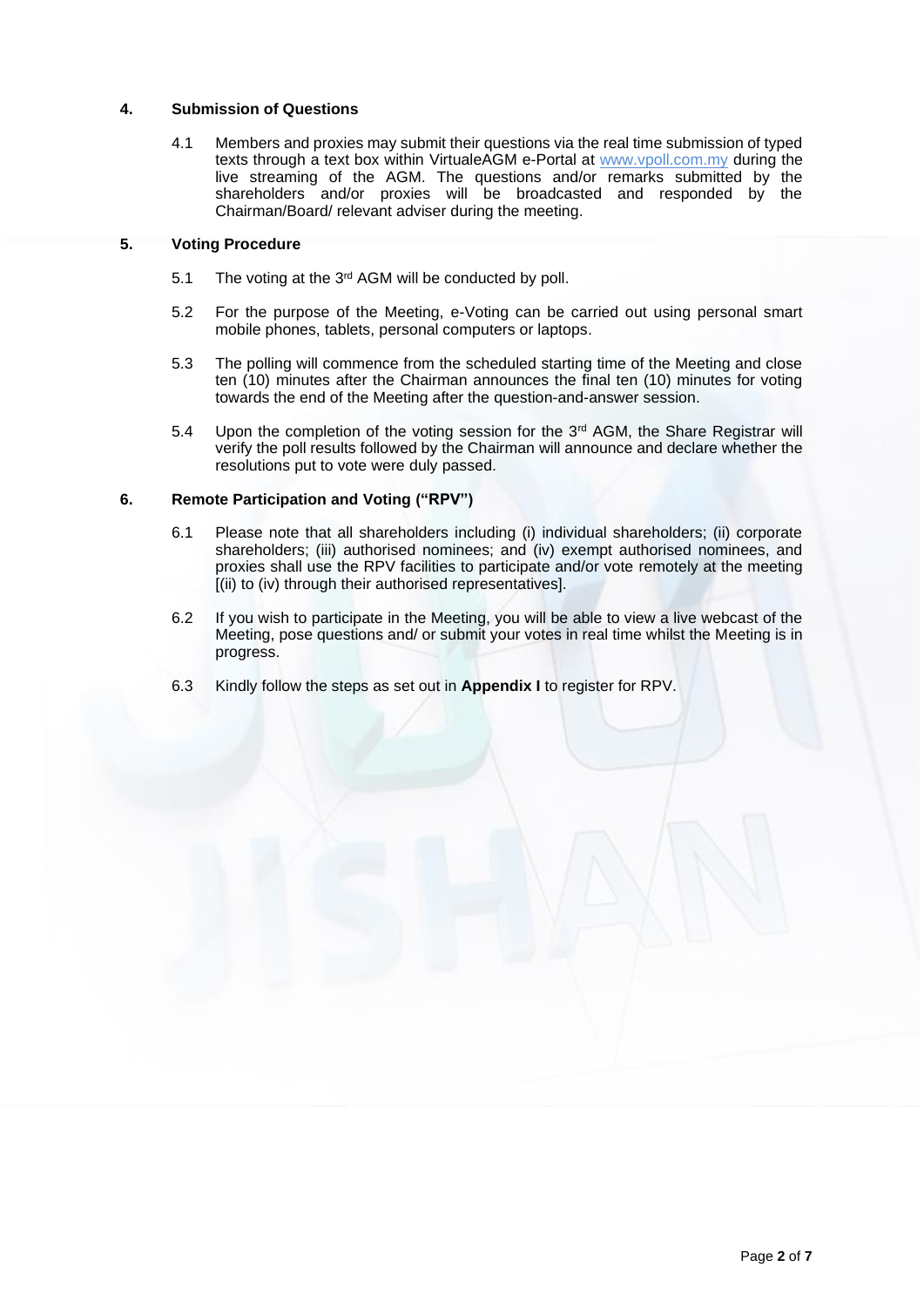# **VIRTUALEAGM USER GUIDE**

| <b>STEP 1:</b> Please go to url www.vpoll.com.my to go to the Login Page as shown below to |  |  |  |
|--------------------------------------------------------------------------------------------|--|--|--|
|--------------------------------------------------------------------------------------------|--|--|--|

*a. Sign up*

| Full Name as per IC / Passport<br>Email Address                                                      |                                                                              |
|------------------------------------------------------------------------------------------------------|------------------------------------------------------------------------------|
|                                                                                                      |                                                                              |
| Phone Number                                                                                         | 囼                                                                            |
| O V NRIC NO. or Passport No.                                                                         | œ                                                                            |
| А<br>Password                                                                                        | А<br>Confirm Password                                                        |
| 圖<br><b>UPLOAD YOUR ID CARD</b>                                                                      | ** (Minimum 6 characters)<br><b>BROWSE</b>                                   |
| Sign In                                                                                              |                                                                              |
| A email                                                                                              |                                                                              |
|                                                                                                      |                                                                              |
| <b>A</b> Password                                                                                    |                                                                              |
| I HEREBY ACKNOWLEDGE THAT I HAVE READ AND AGREED THE<br>STATED PRIVACY POLICY AND TERMS & CONDITIONS |                                                                              |
| LOGIN                                                                                                |                                                                              |
| <b>FORGOT PASSWORD?</b><br>DON'T HAVE AN ACCOUNT? SIGN UP                                            |                                                                              |
|                                                                                                      | ** (Minimum 6 characters)<br><b>SUBMIT</b><br>ALREADY HAVE AN ACCOUNT? LOGIN |

## **Notes:**

- 1) Shareholders who wish to participate and vote remotely at the meeting via RPV facilities are required to register/sign up prior to the meeting.
- 2) The registration will be open from **10.00 a.m. on 9 June 2022** and the registration will be close at **2.30 p.m. on Thursday, 16 June 2022.**
- 3) This is a **ONE-TIME Registration**. If Shareholders are already a registered user of the e-Portal and need not register again.
- 4) Your email address is your User ID when Log in.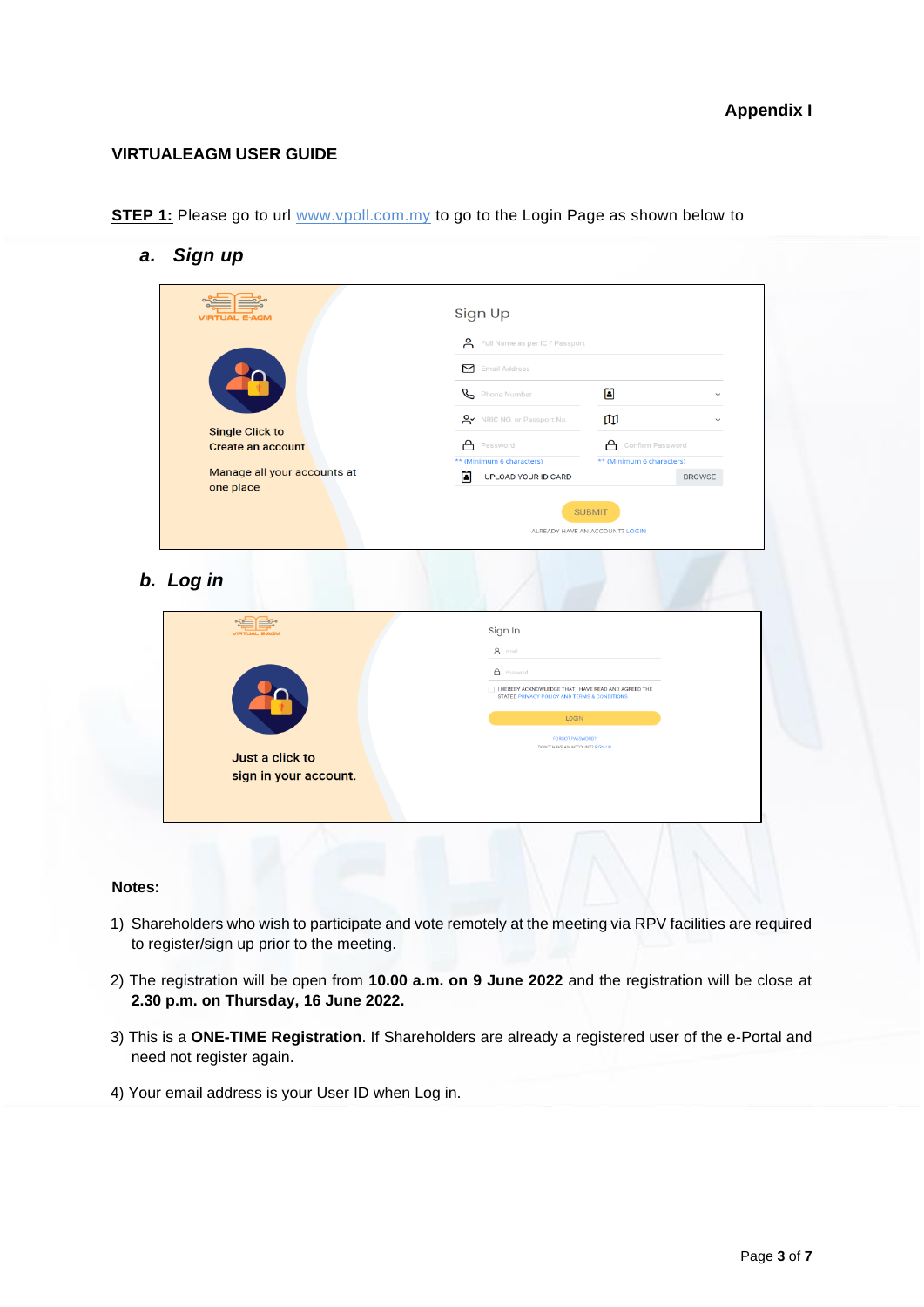**STEP 2:** You will see a DASHBOARD screen as shown below. Click on event icon.

| Search                                                                                                                                                                                                                                                                                                                                                                                                                                                                                                                 | $\circ$ |  |
|------------------------------------------------------------------------------------------------------------------------------------------------------------------------------------------------------------------------------------------------------------------------------------------------------------------------------------------------------------------------------------------------------------------------------------------------------------------------------------------------------------------------|---------|--|
| <b>BUSINESS</b><br>$\begin{array}{l} \mbox{and for all } x \in \mathcal{A} \mbox{ and } \mbox{for all } x \in \mathcal{A} \mbox{ and } \mbox{for } x \in \mathcal{A} \mbox{ and } \mbox{for } x \in \mathcal{A} \mbox{ and } \mbox{for } x \in \mathcal{A} \mbox{ and } \mbox{for } x \in \mathcal{A} \mbox{ and } \mbox{for } x \in \mathcal{A} \mbox{ and } \mbox{for } x \in \mathcal{A} \mbox{ and } \mbox{for } x \in \mathcal{A} \mbox{ and } \mbox{for } x \in \mathcal{A} \mbox{ and }$<br>JOIN US NOW<br>0000 |         |  |
| <b>Annual General</b><br><b>Meeting</b><br>⊙ Apr 5, 2021, 10:12:00 AM                                                                                                                                                                                                                                                                                                                                                                                                                                                  |         |  |
|                                                                                                                                                                                                                                                                                                                                                                                                                                                                                                                        |         |  |

## **Notes:**

- 1) You can start to log in one hour (1) hour before the commencement of the meeting at **1.30 p.m. on Friday, 17 June 2022.**
- 2) The quality of the live streaming is dependent on the stability of the internet connection at the location of the user.
- 3) Log in to [www.vpoll.com.my](http://www.vpoll.com.my/) with your registered User ID (email address) and password. For prox(ies) holders, use the login credential that was sent by the Poll Administrator.

**STEP 3:** Click on EVENT NAME ICON, you will see the following screen.

| <b>General Meeting</b>              |                                                      |              | ALLOW CHAIRMAN TO VOTE<br><b>EN WATCH LIVE</b><br>If you are facing issues in watching live Click Here |
|-------------------------------------|------------------------------------------------------|--------------|--------------------------------------------------------------------------------------------------------|
| <b>Company Name</b><br>Sample       |                                                      |              |                                                                                                        |
| <b>Event Timings</b>                | Apr 18, 2021, 12:30:00 PM - Apr 18, 2021, 1:30:00 PM |              |                                                                                                        |
| <b>Event Description</b><br>AGM/EGM |                                                      |              |                                                                                                        |
| <b>NRIC</b>                         | CDS                                                  | Role         | Action                                                                                                 |
|                                     | 7064330                                              | Share Holder | YET TO START                                                                                           |

To watch live streaming, please click on the BLUE BUTTON as shown in the top right corner. If you are facing issues in watching live, click the "Click Here" to open the Zoom application directly.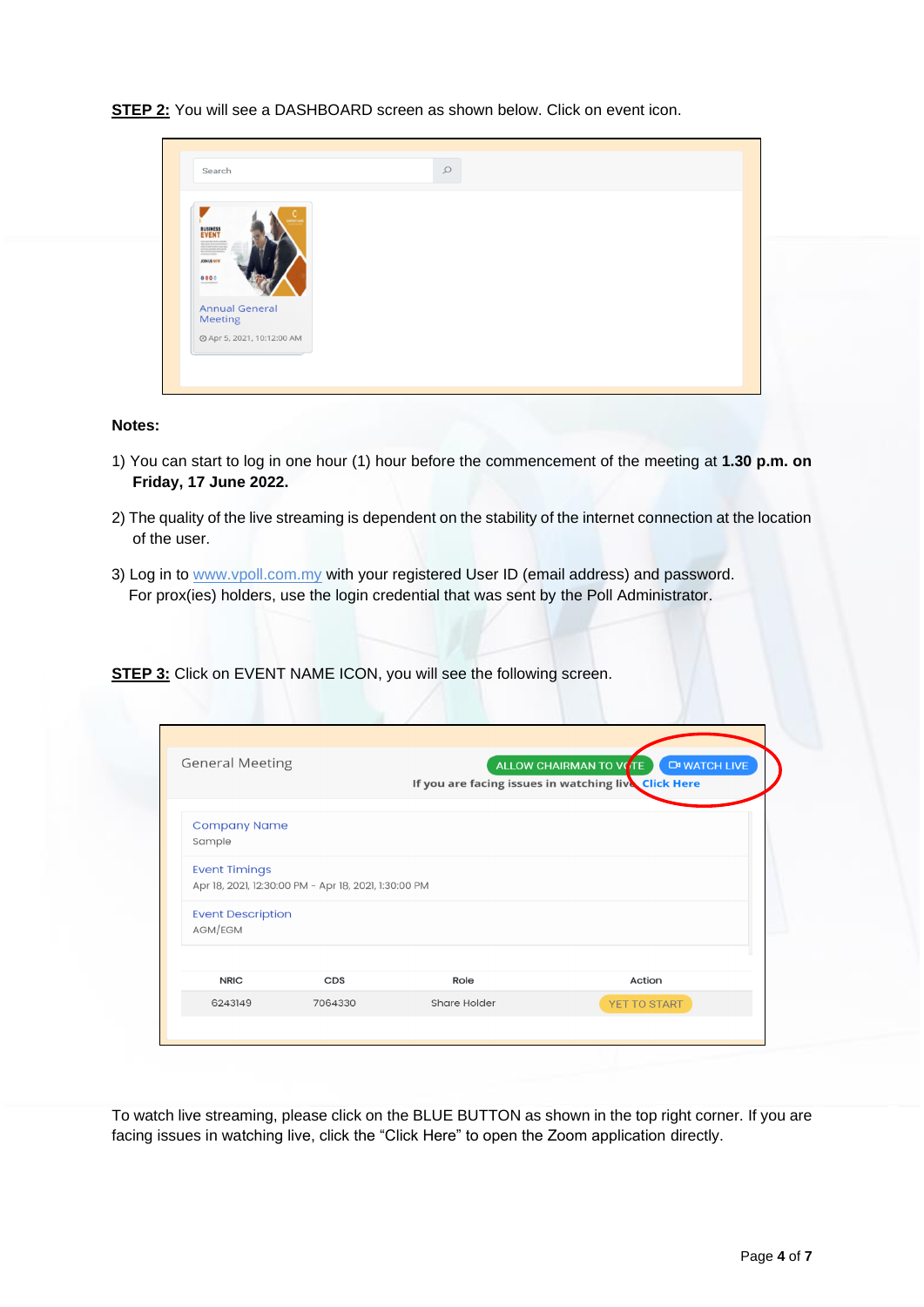**STEP 4:** The screen will open in a new tab as shown below:



# ASKING QUESTIONS FEATURE

To ask questions, please click on your Q&A icon at the bottom of your screen and type your questions.



If you have any questions to raise at the meeting, type the question in the text box below. The Chairman/Board/Management/relevant adviser(s) will endeavour to respond to your question during the Meeting.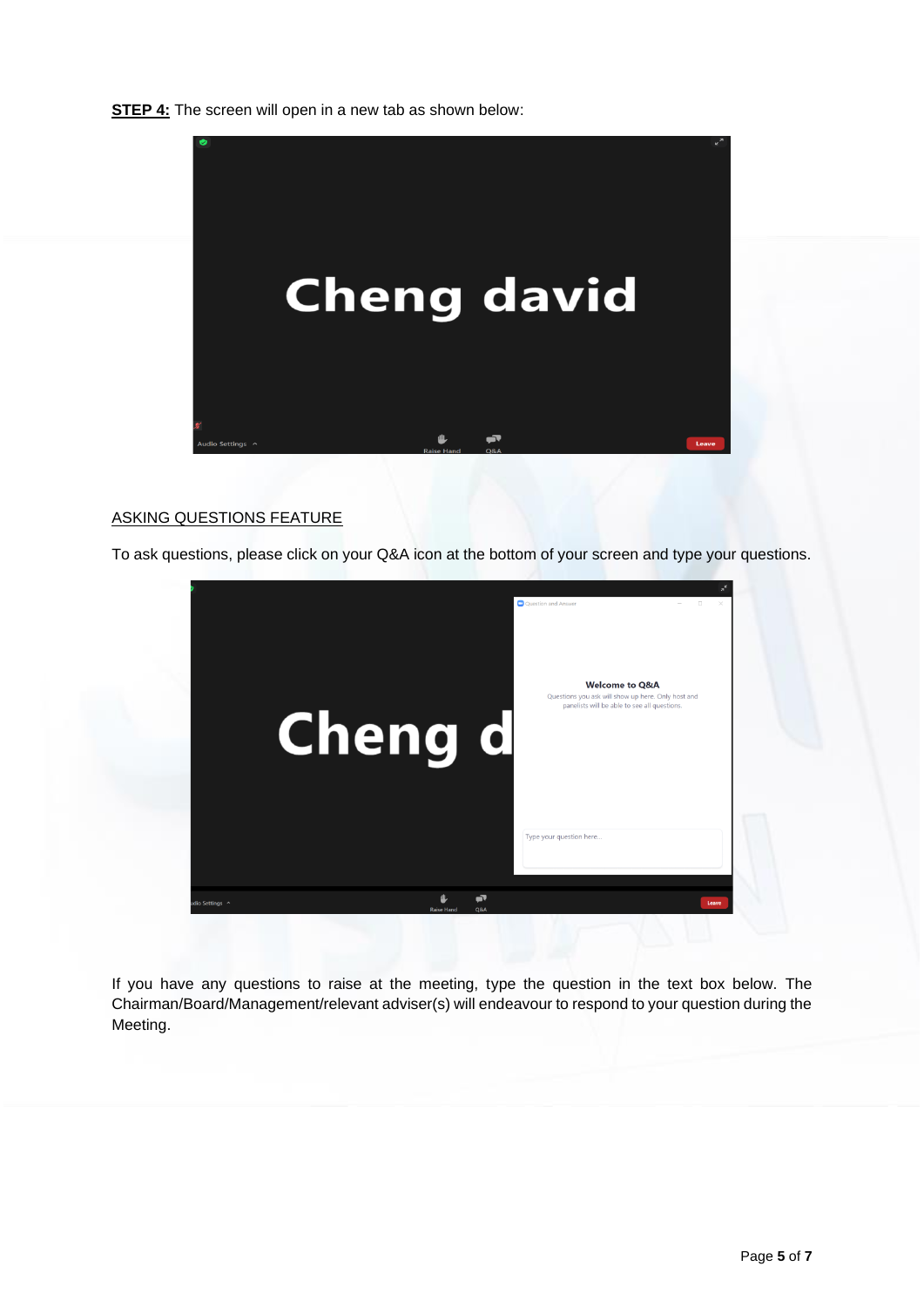**STEP 5:** To vote, please go back to your earlier tab as shown below.

| <b>General Meeting</b>              |                                                      | ALLOW CHAIRMAN TO VOTE | <b>CM WATCH LIVE</b><br>If you are fa |
|-------------------------------------|------------------------------------------------------|------------------------|---------------------------------------|
| <b>Company Name</b><br>Sample       |                                                      |                        |                                       |
| <b>Event Timings</b>                | Apr 18, 2021, 12:30:00 PM - Apr 18, 2021, 1:30:00 PM |                        |                                       |
| <b>Event Description</b><br>AGM/EGM |                                                      |                        |                                       |
| <b>NRIC</b>                         | CDS                                                  | Role                   | Action                                |
| 6243149                             | 7064330                                              | Share Holder           | <b>VOTE</b>                           |

Upon confirmation of your name, event details, role, NRIC and CDS number, please click on the VOTE button.

**STEP 6:** Vote accordingly and click on the CONFIRM DETAILS AND SUBMIT VOTE button.

| <b>Non Voting Resolution</b><br>To receive the Audited Financial Statements for the financial year ended 30 September<br>2020 together with the Reports of the Directors and Auditors thereon. |                                        |                                                                                                              |  |
|------------------------------------------------------------------------------------------------------------------------------------------------------------------------------------------------|----------------------------------------|--------------------------------------------------------------------------------------------------------------|--|
| <b>Sample Ordinary Resolution</b><br>Vote Question 1                                                                                                                                           |                                        | <b>AGAINST</b><br><b>ABSTAIN</b><br><b>FOR</b><br>ᡐ<br>$\circledcirc$<br>൷                                   |  |
| <b>Sample Special Resolution</b><br>Vote Question 2                                                                                                                                            |                                        | AGAINST<br><b>ABSTAIN</b><br><b>FOR</b><br>$\boldsymbol{\nabla}$<br>$\circ$<br>൷                             |  |
|                                                                                                                                                                                                |                                        | Make sure you vote for all questions. If skipped, your response for that resolution will be saved as ABSTAIN |  |
|                                                                                                                                                                                                | <b>CONFIRM DETAILS AND SUBMIT VOTE</b> |                                                                                                              |  |
|                                                                                                                                                                                                |                                        |                                                                                                              |  |
|                                                                                                                                                                                                |                                        |                                                                                                              |  |